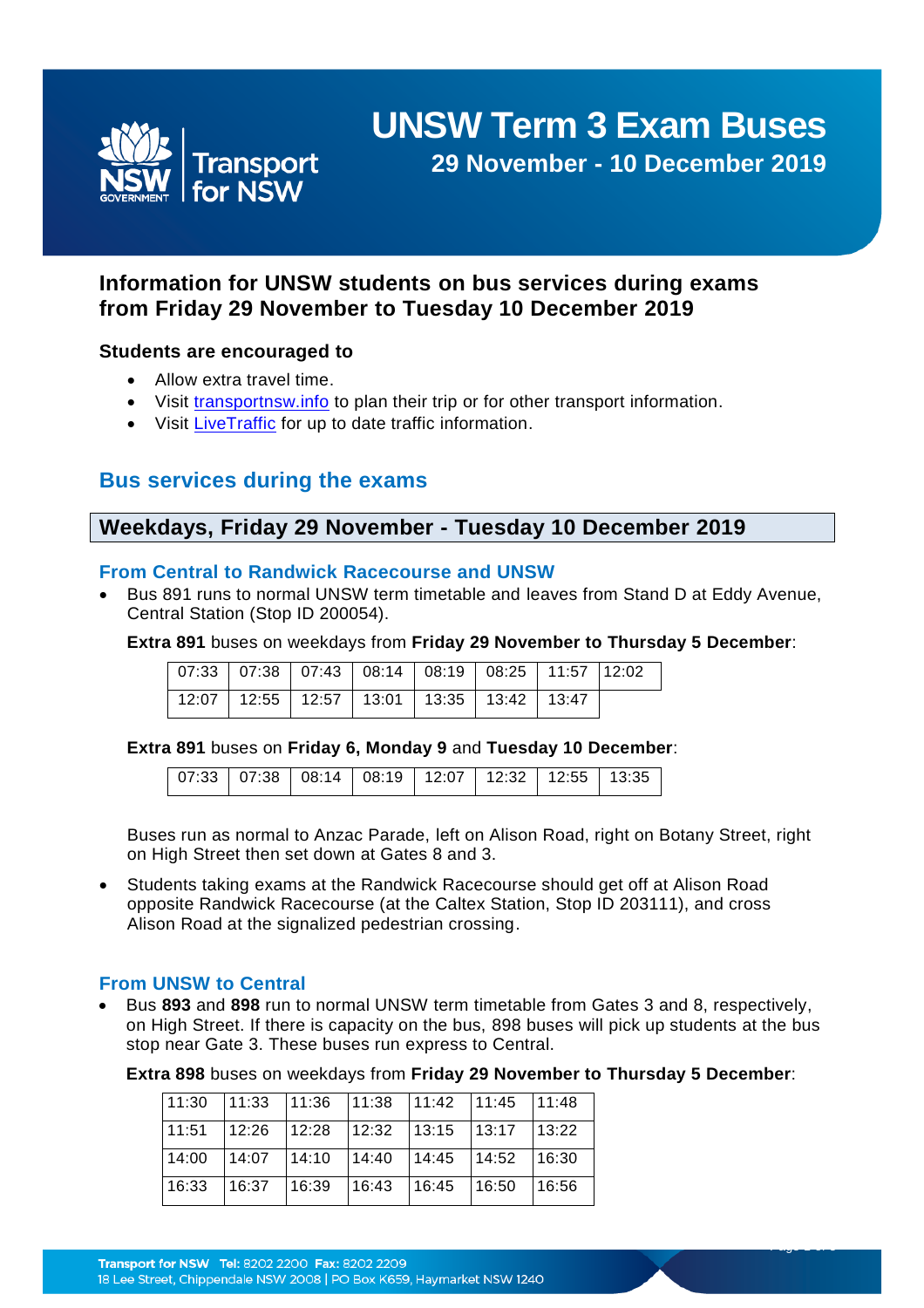**Extra 898** service at 11:30 on **Friday 6, Monday 9** and **Tuesday 10 December**.

- After the evening exams (20:15 on Monday 2 Thursday 5 December), students can catch these regular buses:
	- o **392**, **394**, **396**, **397** and **399** to the City/ Circular Quay, and **393** to Central/ Railway Square from the stop on Anzac Parade at NIDA (Stop ID 203351)
	- o **348** to Wolli Creek and **370** to Leichhardt from the stop on High Street opposite Randwick Racecourse (Stop ID 203114) and near Gate 8, High Street (Stop ID 203115)
	- o **400** towards the Airport from the stop near Gate 8, High Street (Stop ID 203115) or Stand D, Anzac Parade (Stop ID 203311).
- There are NO evening exams at UNSW on Friday 29 November and Friday 6, Monday 9 and Tuesday 10 December.

## **From Randwick Racecourse to Central and the City**

 During the day, regular buses run from the bus stop on Alison Road at Randwick Racecourse (near Racecourse Gate A, Stop ID 203142), about every 5 minutes:

| <b>Towards</b>          | <b>Buses</b>                                                                                                   |
|-------------------------|----------------------------------------------------------------------------------------------------------------|
| Central, Railway Square | 338.372.376                                                                                                    |
| City                    | 339 (Gresham St), 373 (Circular Quay), 374 (Circular Quay),<br>377 (Circular Quay), M50 (Town Hall, Drummoyne) |

 **Extra 376** buses will run towards Central (at Foveaux/ Elizabeth Streets) after the weekday morning exams from **Friday 29 November to Thursday 5 December**:

| 11:16   11:21   11:26   11:33   11:43   11:49 |  |  |  |
|-----------------------------------------------|--|--|--|
|                                               |  |  |  |

**Extra 376** services at 11:26 and 11:49 on **Friday 6, Monday 9** and **Tuesday 10 December**.

 After the evening exams (20:15 on Monday 2 - Thursday 5 December), students can catch buses from the bus stop on Alison Road at Randwick Racecourse (near the Racecourse Gate A, Stop ID 203142):

| <b>Towards</b>          | <b>Buses</b>  | Approximate frequency after the evening exams |
|-------------------------|---------------|-----------------------------------------------|
| Central/ Railway Square | 372           | Every 30 minutes up to 23:36                  |
| City/ Gresham St        | 339           | Every 30 minutes up to 23:14                  |
| City/ Circular Quay     | 373, 374, 377 | Every 20 - 45 minutes up to past midnight     |
| Town Hall/ Drummoyne    | <b>M50</b>    | One trip at 20:26                             |

• There are NO evening exams at Randwick Racecourse on Friday 29 November and Friday 6, Monday 9 and Tuesday 10 December.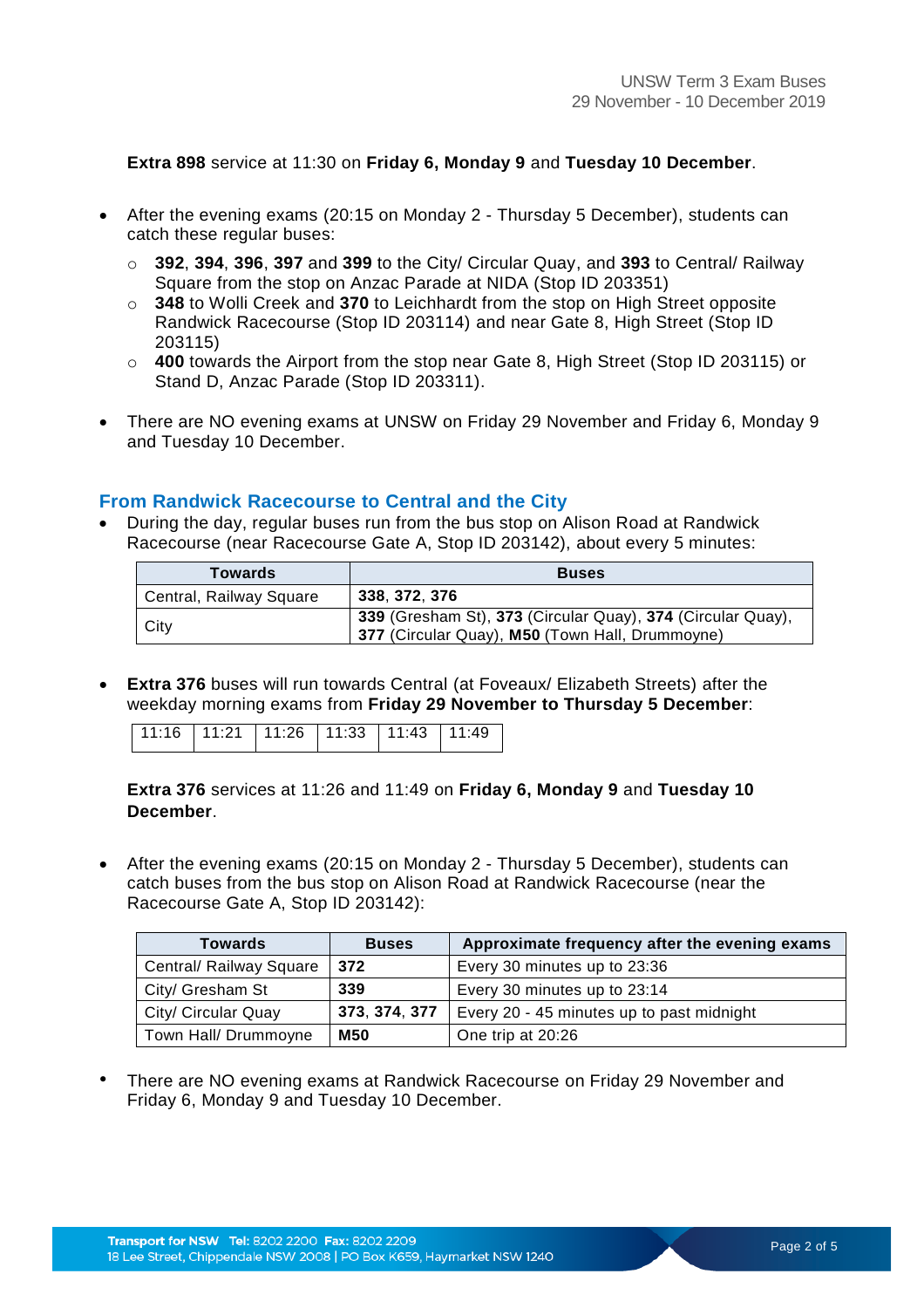## **Saturdays, 30 November and 7 December**

#### **From Central to Randwick Racecourse and UNSW**

 Bus **891** will run on the two Saturdays of the exams. Normally, 891 runs on weekdays only.

#### **Saturday 30 November**

|  |  |  | 07:25   07:30   07:35   07:40   07:45   07:50   07:55   08:00   08:05   08:10 |  |  |
|--|--|--|-------------------------------------------------------------------------------|--|--|
|  |  |  | 08:15   08:20   08:25   08:30   12:09   12:14   12:19   12:24   12:29   12:34 |  |  |
|  |  |  | 12:39   12:44   12:49   12:54   12:59   13:04   13:09   13:14   13:19   13:25 |  |  |

#### **Saturday 7 December**

|       | $07:30$   07:40   07:50   08:00   08:10 |               |  |
|-------|-----------------------------------------|---------------|--|
|       | 08:20   08:30   12:14   12:24   12:34   |               |  |
| 12:44 | $12:54$ 13:04                           | 13:14   13:25 |  |

- o Buses run as normal from Stand D at Eddy Avenue, Central Station (Stop ID 200054) to Anzac Parade, left on Alison Road, right on Botany Street, right on High Street then set down at Gates 8 and 3.
- o Students taking exams at the Randwick Racecourse should tell the driver and alight at Alison Road opposite Randwick Racecourse (at the Caltex Station, Stop ID 203111) and cross Alison Road at the signalized pedestrian crossing.
- o There are NO evening exams at UNSW and Randwick Racecourse on Saturdays 30 November and 7 December.
- Students can also catch buses **391**, **393**, **395** and **M10** run from Eddy Avenue Stand C (Stop ID 200053) to the eastern suburbs via UNSW on Anzac Parade. Students should get off at the bus stop on Anzac Parade Stand D at UNSW (Stop ID 203311).

**Extra 393** buses will run to Kingsford via UNSW on the two Saturdays of the exams:

|  |  |  | 07:45   08:00   08:05   08:20   13:10   13:19 |  |  |
|--|--|--|-----------------------------------------------|--|--|
|--|--|--|-----------------------------------------------|--|--|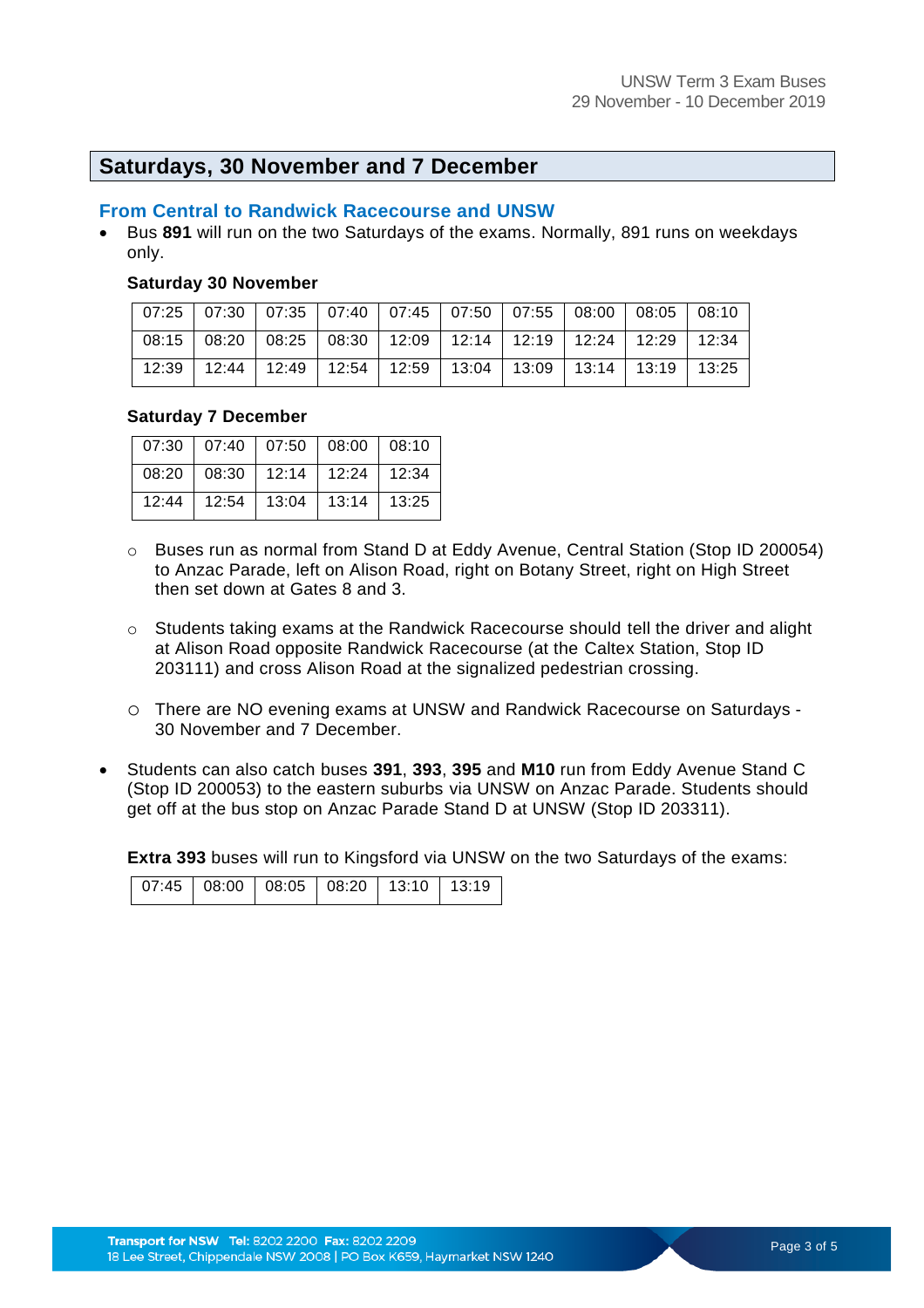## **From UNSW**

After the exams, students can catch these regular buses:

| <b>Buses</b>                    | Towards                               | <b>Bus stop</b>                                                                                                 |
|---------------------------------|---------------------------------------|-----------------------------------------------------------------------------------------------------------------|
| 391, 393, 395,<br><b>M10</b>    | Central,<br><b>Railway Square</b>     | Anzac Parade at NIDA (Stop ID 203351)                                                                           |
| 392, 394, 396,<br>397, 399, L94 | City                                  |                                                                                                                 |
| 348                             | Wolli Creek                           | High St opposite Randwick Racecourse (Stop ID 203114)<br>$\bullet$                                              |
| 370                             | Leichhardt                            | High St near Gate 8 (Stop ID 203115)<br>٠                                                                       |
| 400                             | Eastgardens,<br><b>Sydney Airport</b> | High St near Gate 8 (Stop ID 203115)<br>$\bullet$<br>Anzac Parade Stand D at UNSW (Stop ID 203311)<br>$\bullet$ |
| 357                             | Mascot                                | Botany St at Arthur St (Stop ID 203118)                                                                         |
|                                 | Bondi Junction                        | Botany St at High St (Stop ID 203117)                                                                           |
| 348                             | <b>Bondi Junction</b>                 | Anzac Parade Stand D at UNSW (Stop ID 203311)<br>$\bullet$                                                      |
| 370                             | Coogee                                | Barker St near Gate 14 at UNSW (Stop ID 203255)<br>٠                                                            |
| 400                             | Bondi Junction                        | Barker St near Gate 14 at UNSW (Stop ID 203255)                                                                 |

**Extra 393** buses towards Central (Eddy Avenue) will start on High Street from Gate 8, then Gate 3, then right onto Anzac Parade. If there is capacity on the bus, buses will run along their normal route via Cleveland and Chalmers Streets. If buses are full, they will run direct to Eddy Avenue.

|  | │ 11:26 │ 11:35 │ 11:50 │ 12:07 │ 12:22 │ 16:20 │ 16:35 │ 16:50 │ 17:05 │ 17:20 │ |  |  |  |  |  |  |  |  |
|--|-----------------------------------------------------------------------------------|--|--|--|--|--|--|--|--|
|--|-----------------------------------------------------------------------------------|--|--|--|--|--|--|--|--|

#### **From Randwick Racecourse to Central / City**

 Regular buses towards Central (**372**, **376**) or the City (**339**, **373**, **374**, **377**, **M50**) run from the bus stop on Alison Road at Randwick Racecourse (near Racecourse Gate A, Stop ID 203142).

| <b>Towards</b>          | <b>Buses</b>  | Approximate frequency on Saturday afternoon |
|-------------------------|---------------|---------------------------------------------|
| Central/ Railway Square | 372           | Every 15 - 20 minutes                       |
| City/ Gresham St        | 339           | Every 30 minutes                            |
| City/ Circular Quay     | 373, 374, 377 | Every 20 - 30 minutes                       |
| Town Hall/ Drummoyne    | <b>M50</b>    | Every 20 minutes                            |

**Extra 376** buses will run to Central (at Foveaux/ Elizabeth Streets) after the exams:

| 11:20   11:44   11:54   12:12   12:30   16:20   16:44   16:54   17:12   17:30 |  |  |  |  |  |  |
|-------------------------------------------------------------------------------|--|--|--|--|--|--|
|                                                                               |  |  |  |  |  |  |

## **UNSW Term break**

Buses **891**, **893** and **898** will run to the UNSW holiday timetable during the summer break from 15 December 2019 to 5 January 2020, including during the summer term from 6 January to 7 February 2020.